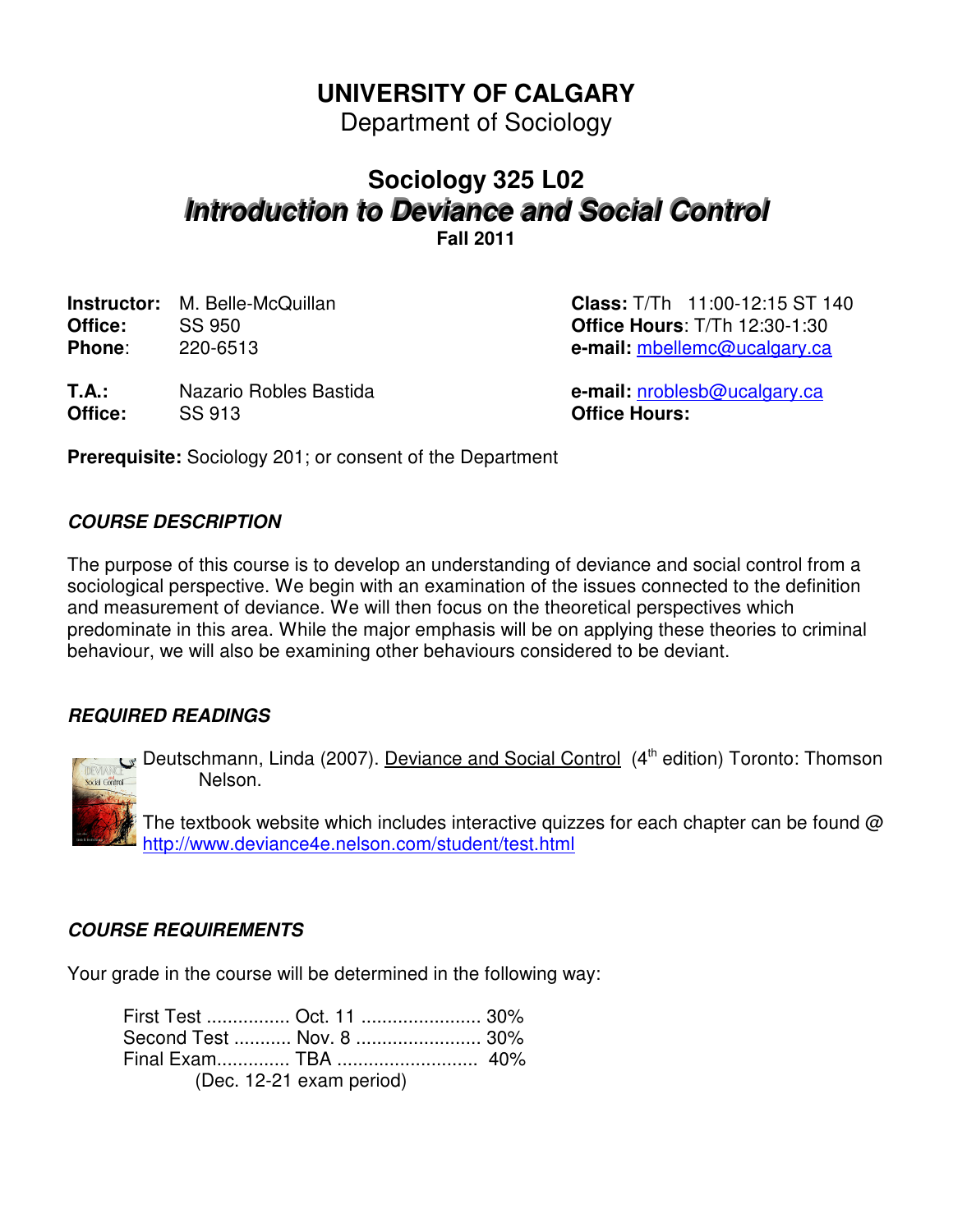There will be three non-cumulative exams. All exams will cover material from lectures (films, speakers, hand-outs, etc.) and the assigned readings. Students are therefore responsible for both the lectures and text, regardless of whether they are present for each class. It would be helpful to make contact with a colleague early in the course in case it becomes necessary for you to miss a class as I do not hand out my lecture notes to students, nor do I post a complete set of PowerPoint slides, nor do I schedule private viewings of films that may be missed.

Please note that there will be no provision for make-up exams or other work for the purpose of improving grades. Be sure that you note the date of the two tests and the final exam **before** you make any plans (eq. December exam period runs from Dec.  $12<sup>th</sup>$  to the  $21<sup>st</sup>$ ). The following administrative notices will provide further information regarding a missed exam and other issues of importance.

#### **Laptops in the classroom:**

Laptops are a very effective tool for taking notes in class. Unfortunately some students who bring laptops to class use them for non-academic purposes [e.g. to access the Internet, watch videos, play solitaire, etc.] This is very distracting to the professor and students around them. Accordingly, using your laptop for purposes other than taking notes will be considered disruptive behaviour. Students caught violating this policy will be asked to cease doing so and may be prohibited from using a laptop in future classes.

### **Administrative Information:**

**Emergency evacuations:** In the case of fire or other emergency evacuation of this classroom, please proceed to the primary assembly point in the ICT Food Court.

#### **Deferrals**:

If at all possible you must provide advance notice to the instructor if you are unable to take a test or pass in an assignment or essay on time. All requests for deferral of a course component due to health reasons must be accompanied by written documentation as outlined in the University Calendar and should be obtained while the student has the physical or emotional problem rather than after recovery. Deferrals will be allowed in the following circumstances: illness, domestic affliction or religious conviction. Travel arrangements and misreading of the syllabus are not valid reasons for requesting a deferral. Deferrals will not be granted if it is determined that just cause is not shown by the student.

If you have missed a test for a legitimate reason, the instructor can require you to write a "make up" test as close in time to the original test as possible or can choose to transfer the percentage weight to another course component. If the instructor schedules a "make up" test for you, its date and location will be at the convenience of the Department of Sociology (e.g. Fall term 2011, Tuesday evenings from 5:00-7:00 pm.)

#### Deferred Final Exam Form:

Please note that requests to defer a Registrar-scheduled final exam are dealt with through the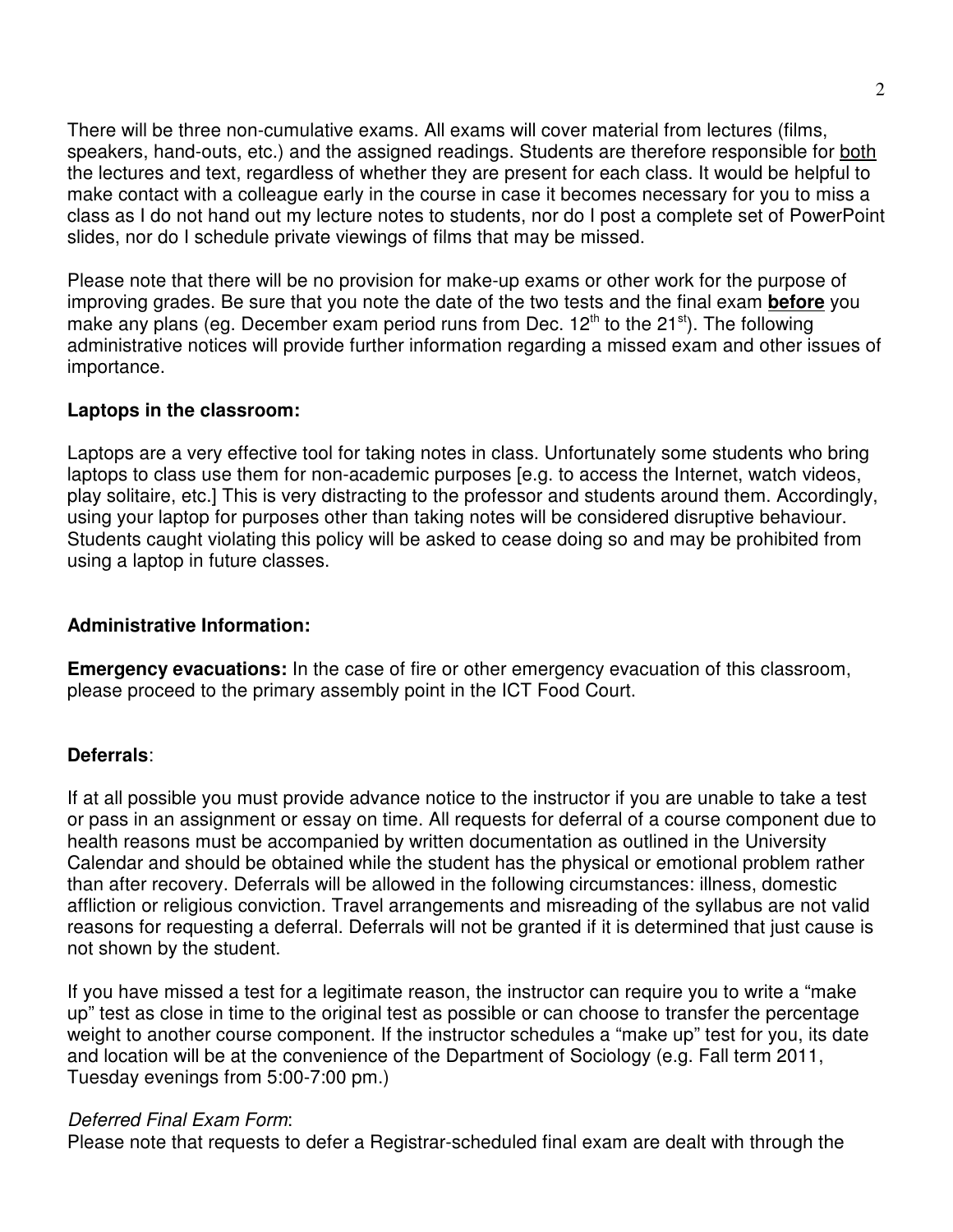Registrar's Office. Further information about deadlines, and where paperwork should be taken, is available on the form, which can be found at: http://ucalgary.ca/registrar/files/registrar/APP%20FOR%20DF%20EXAM\_0.pdf

#### Deferred Term Work Form:

Deferral of term work past the end of a term also requires a form to be filled out. It's available at http://www.ucalgary.ca/registrar/files/registrar/defTW.pdf

Once an extension date has been agreed between instructor and student, the form should be taken to the Faculty of Arts Program Information Centre (SS 110) for approval by an Associate Dean (Students).

**Ethics Research**: Students are advised that any research with human subjects--including any interviewing (even with friends and family), opinion polling, or unobtrusive observation--must have the approval of the Departmental Ethics Committee. In completing course requirements, students must not undertake any human subjects research without discussing their plans with the instructor, to determine if ethics approval is required.

**Academic Misconduct**: Plagiarism, cheating and other academic misconduct are regarded as serious academic offences. Students are advised to consult the University Calendar, which presents a Statement of Intellectual Honesty and definitions and penalties associated with cheating, plagiarism, and other academic misconduct. http://www.ucalgary.ca/pubs/calendar/current/k.html

**The Freedom of Information and Protection of Privacy (FOIP)** legislation disallows the practice of having students retrieve assignments from a public place, e.g., outside an instructor's office or the Department main office. Written assignments must be returned to students individually, during class, or during the instructor's office hours; if a student is unable to pick up her/his assignment s/he may provide the instructor with a stamped, self-addressed envelope to be used for the return of the assignment.

**Safewalk:** The University of Calgary provides a "safe walk" service to any location on Campus, including the LRT, parking lots, bus zones, and campus housing. For Campus Security/Safewalk call 220-5333. Campus Security can also be contacted from any of the "Help" phones located around Campus.

#### **Office of the Student Ombuds:**

http://www.su.ucalgary.ca/services/student-services/student-rights.html

**Academic Accommodation:** Students with a disability, who require academic accommodation, need to register with the Disability Resource Centre (MC 295, telephone 220-8237). Academic accommodation letters need to be provided to course instructors no later than fourteen (14) days after the first day of class. **It is a student's responsibility to register with the Disability Resource Centre and to request academic accommodation, if required.**

#### **Letter Grade Assignment**: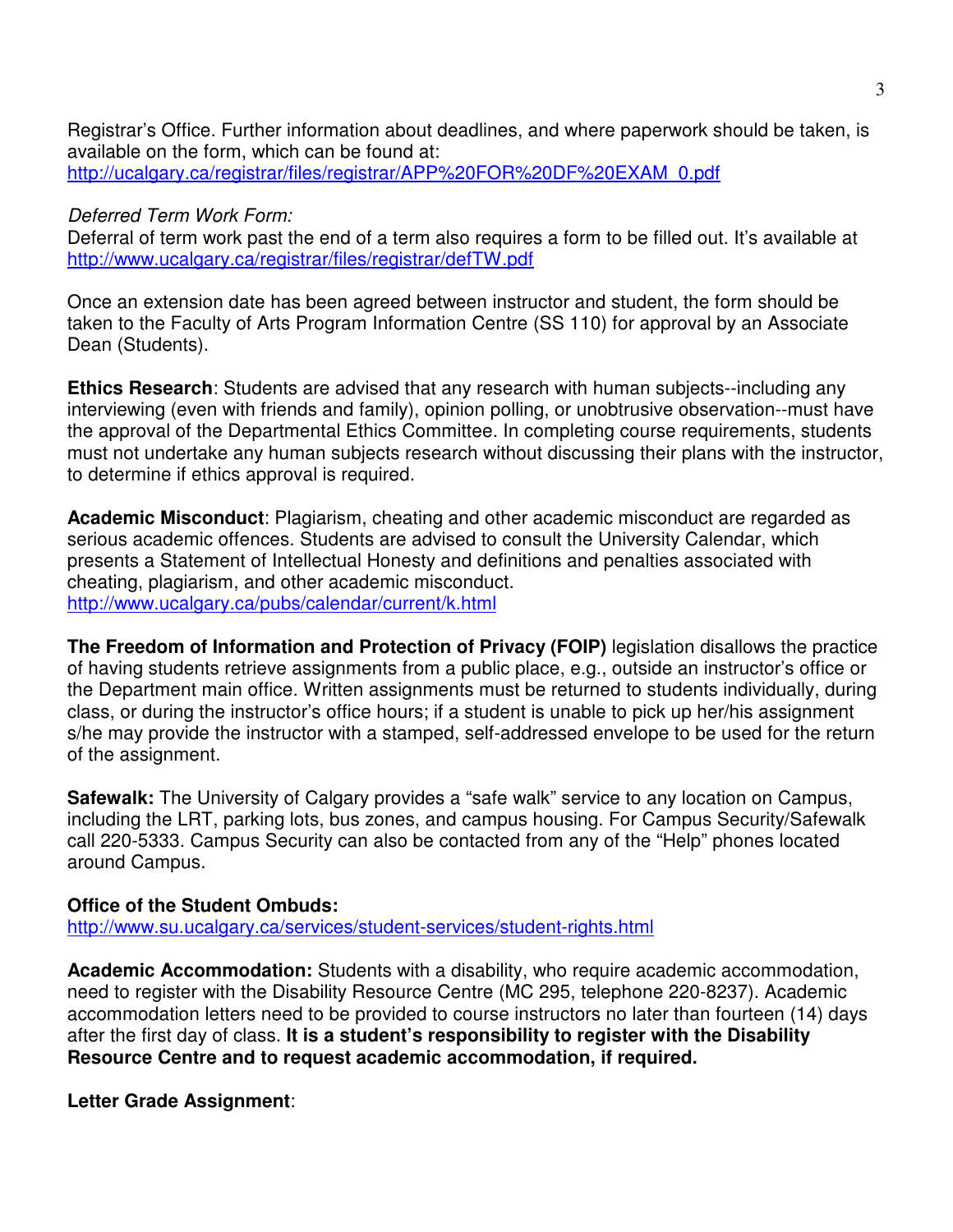A letter-grade will be assigned to each student at the end of the semester and submitted to the registrar. Your letter-grade will be assigned according to the following scale:

| $A + 95 - 100$ | $B + 80 - 84$ | $C+67-69$   | $D+ 54-58$ |
|----------------|---------------|-------------|------------|
| 90-94          | B 75-79       | $C$ 63-66   | - 50-53    |
| A-85-89        | B- 70-74      | $C - 59-62$ | 49 or less |

**Note**: The grades for a course component may be scaled to maintain equity among sections and to conform to departmental norms.

#### **Handing in Papers Outside of Class, Return of Final Papers, and Release of Final Grades:**

- 1. When students are unable to submit papers at class, they should make arrangements to hand in their papers directly to the instructor or teaching assistant rather than at the Sociology Department main office.
- 2. Final papers will not be returned through the Sociology Department main office. The Freedom of Information and Protection of Privacy (FOIP) legislation disallows the practice of having students retrieve assignments from a public place, (i.e., outside an instructor's office, the department office, etc.). Students who want their final papers returned by mail must attach a stamped, self-addressed envelope with the paper. Otherwise final papers will only be available for pick-up during the instructor's office hours at the end of this term or the beginning of the next term.
- 3. Final grades are not posted by the Sociology department. They are only available online.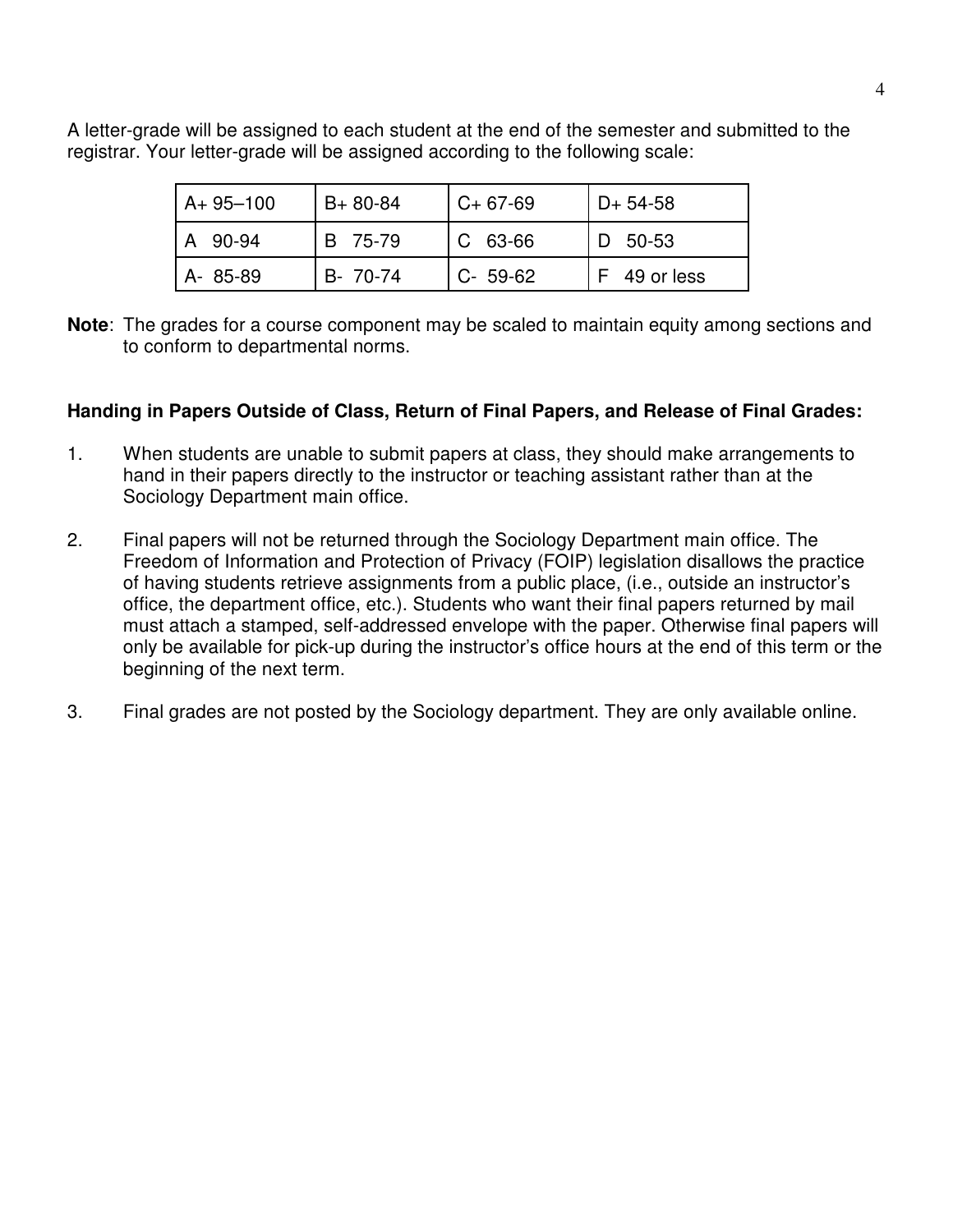# **SYLLABUS**

| <b>Date</b> | <b>Topic &amp; Readings</b>                                                  |
|-------------|------------------------------------------------------------------------------|
| Sept. 13    | <b>Introduction</b>                                                          |
| Sept. 15-20 | The Study of Deviance and Crime                                              |
|             | • Chapter 1                                                                  |
| Sept. 22-29 | <b>Measuring Deviance</b>                                                    |
|             | • Chapter 2                                                                  |
| Oct. 4-6    | Prescientific approaches/Classical theories                                  |
|             | • Chapters 3 & 4                                                             |
| Oct. 11     | <b>Test One</b>                                                              |
| Oct. 13-20  | <b>Biological &amp; Psychological theories</b>                               |
|             | • Chapters 5 & 6                                                             |
| Oct. 25-27  | Deviance as Normal & Deviance as a Lack of Opportunity:                      |
|             | <b>Functionalist &amp; Strain theories</b>                                   |
|             | • Chapter 8                                                                  |
| Nov. 1-3    | <b>Deviance as Social Creation &amp; Production:</b><br>Interaction theories |